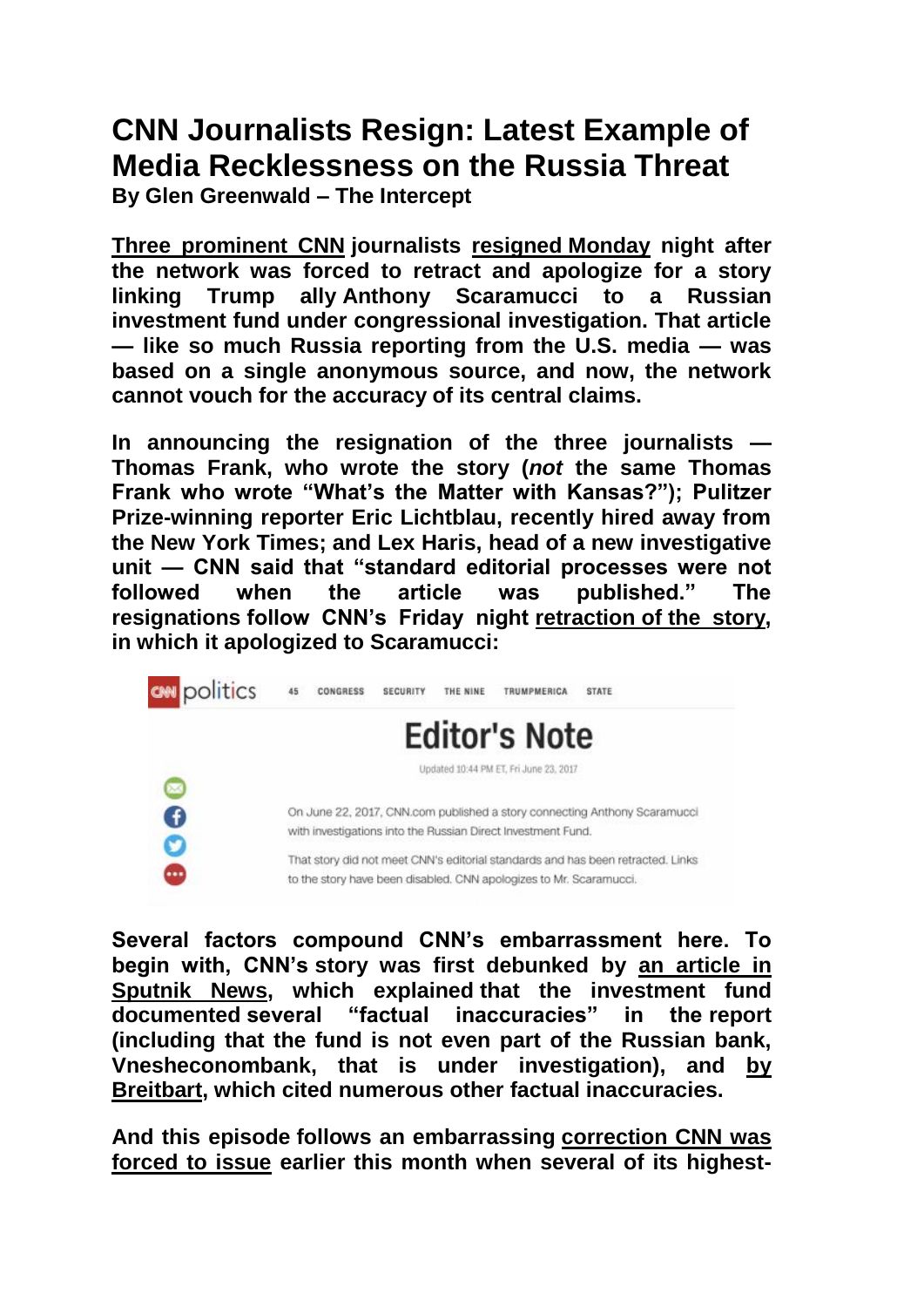**profile on-air personalities asserted — based on anonymous sources — that James Comey, in his congressional testimony, was going to deny Trump's claim that the FBI director assured him he was not the target of any investigation.**

**When Comey confirmed Trump's story, CNN was [forced](http://www.cnn.com/2017/06/06/politics/comey-testimony-refute-trump-russian-investigation/)**  to [correct its story.](http://www.cnn.com/2017/06/06/politics/comey-testimony-refute-trump-russian-investigation/) "An earlier version of this story said that **Comey would dispute Trump's interpretation of their conversations. But based on his prepared remarks, Comey outlines three conversations with the president in which he told Trump he was not personally under investigation,‖ said the network.**

**But CNN is hardly alone when it comes to embarrassing retractions regarding Russia. Over and over, major U.S. media outlets have published claims about the Russia Threat that turned out to be completely false — always in the direction of exaggerating the threat and/or inventing incriminating links between Moscow and the Trump circle. In virtually all cases, those stories involved evidence-free assertions from anonymous sources that these media outlets uncritically treated as fact, only for it to be revealed that they were entirely false.**

**Several of the most humiliating of these episodes have come from the Washington Post. On December 30, the paper published a blockbuster, frightening scoop that immediately and predictably went viral and generated massive traffic. Russian hackers, the paper claimed based on anonymous**  sources, had hacked into the "U.S. electricity grid" through a **Vermont utility.**



**That, in turn, led MSNBC journalists, and various Democratic officials, to instantly sound the alarm that Putin was trying to deny Americans heat during the winter:**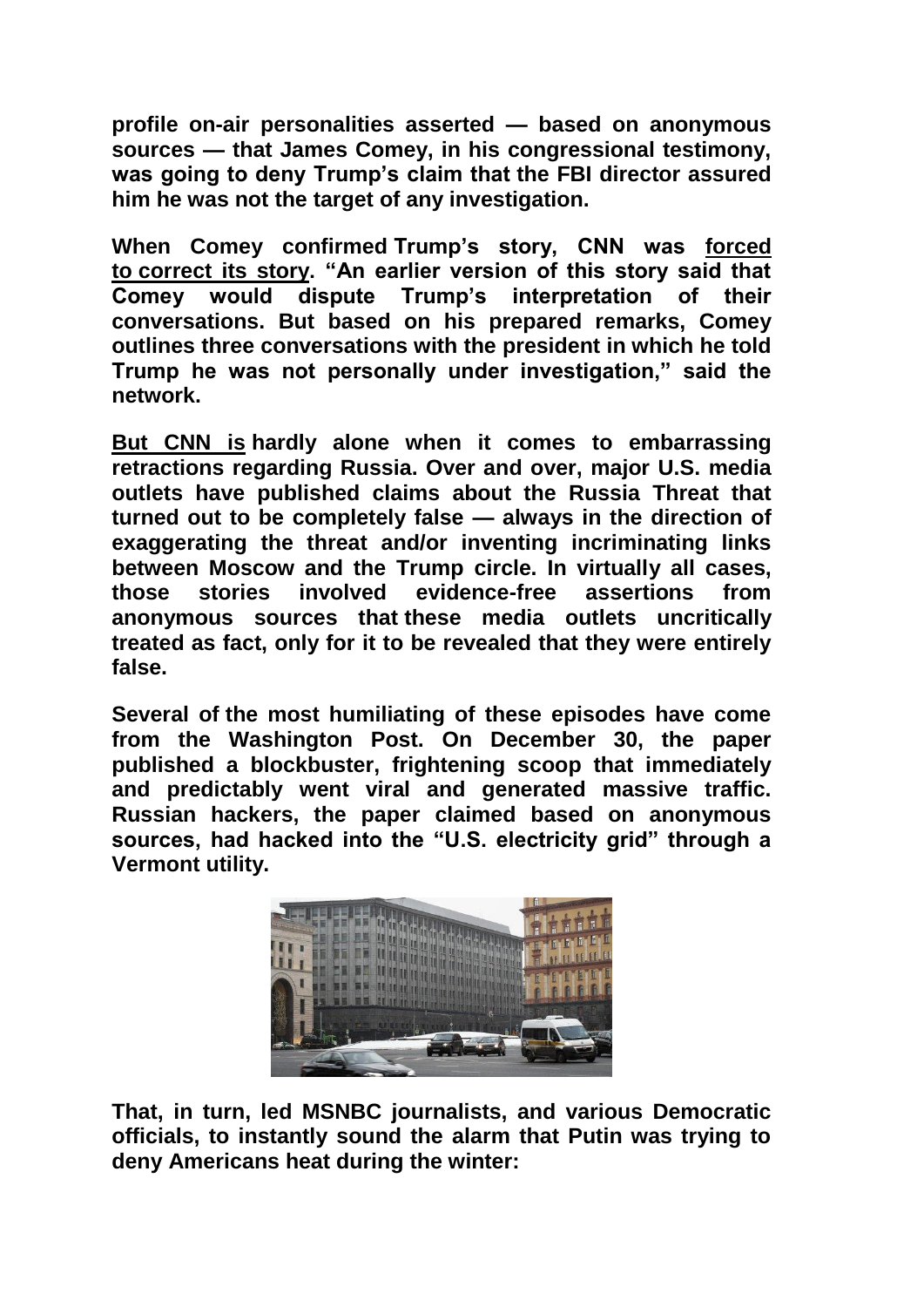

**Literally every facet of that story [turned out to be false.](https://theintercept.com/2016/12/31/russia-hysteria-infects-washpost-again-false-story-about-hacking-u-s-electric-grid/) First, the utility company — which the Post [had not bothered to](https://twitter.com/ericgeller/status/815029178563198976)  [contact](https://twitter.com/ericgeller/status/815029178563198976) — issued a denial, pointing out that malware was found on one laptop that was not connected either to the Vermont grid or the broader U.S. electricity grid. That forced the Post to change the story to hype the still-alarmist claim that this**  malware "showed the risk" posed by Russia to the U.S. electric **grid, along with a correction at the top repudiating the story's central claim:**

> **National Security Russian operation hacked a** Vermont utility, showing risk to U.S. electrical grid security, officials say

Editor's Note: An earlier version of this story incorrectly said that Russian hackers had penetrated the U.S. electric grid. Authorities say there is no indication of that so far. The computer at Burlington Electric that was hacked was not attached to the arid.

**By Juliet Eilperin and Adam Entous** December 31, 2016

A code associated with the Russian hacking operation dubbed Grizzly Steppe by the Obama administration has been detected within the system of a Vermont utility, according to U.S. officials

While the Russians did not actively use the code to disrupt operations, according to officials who spoke on the condition of anonymity to discuss a security matter, the discovery underscores the vulnerabilities of the nation's electrical grid. And it raises fears in the U.S. government that Russian government hackers are actively trying to penetrate the grid to carry out potential attacks

**But then it turned out that even this limited malware was not connected to Russian hackers at all and, indeed, may not have been malicious code of any kind. Those revelations forced the Post to publish [a new article](https://www.washingtonpost.com/world/national-security/russian-government-hackers-do-not-appear-to-have-targeted-vermont-utility-say-people-close-to-investigation/2017/01/02/70c25956-d12c-11e6-945a-76f69a399dd5_story.html?utm_term=.4ff91ac77380) days later entirely repudiating the original story.**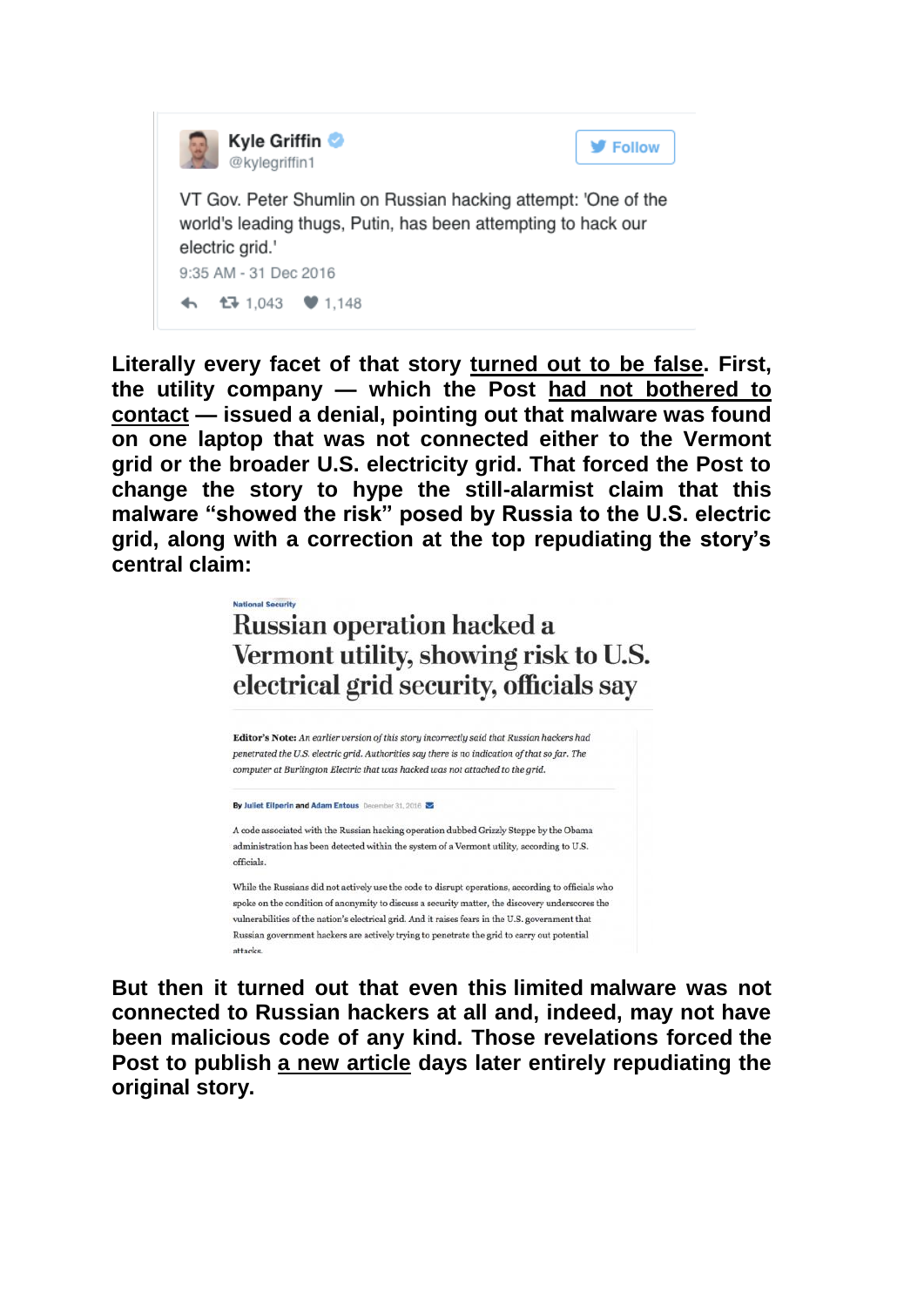**National Security** Russian government hackers do not appear to have targeted Vermont utility, say people close to investigation



By Ellen Nakashima and Juliet Eilperin January 2

As federal officials investigate suspicious Internet activity found last week on a Vermont utility computer, they are finding evidence that the incident is not linked to any Russian government effort to target or hack the utility, according to experts and officials close to the investigation.

An employee at Burlington Electric Department was checking his Yahoo email account Friday and triggered an alert indicating that his computer had connected to a suspicious IP address associated by authorities with the Russian hacking operation that infiltrated the Democratic Party. Officials told the company that traffic with this particular address is found elsewhere in the country and is not unique to Burlington Electric, suggesting the company wasn't being targeted by the Russians. Indeed, officials say it is possible that the traffic is benign, since this particular IP address is not always connected to malicious activity.

**Embarrassments of this sort are literally too numerous to count when it comes to hyped, viral U.S. media stories over the last year about the Russia Threat. Less than a month before its electric grid farce, the Post [published a blockbuster story](https://www.washingtonpost.com/business/economy/russian-propaganda-effort-helped-spread-fake-news-during-election-experts-say/2016/11/24/793903b6-8a40-4ca9-b712-716af66098fe_story.html) [largely based](https://theintercept.com/2016/11/26/washington-post-disgracefully-promotes-a-mccarthyite-blacklist-from-a-new-hidden-and-very-shady-group/) on a blacklist issued by a brand new, entirely anonymous group — featuring the shocking assertion that**  stories planted or promoted by Russia's "disinformation **campaign‖ were viewed more than 213 million times.**

**That story fell apart almost immediately. The McCarthyite blacklist of Russia disinformation outlets on which it relied contained numerous mainstream sites. The article was widely denounced. And the Post, two weeks later, appended a lengthy editor's note at the top:**

The Washington Post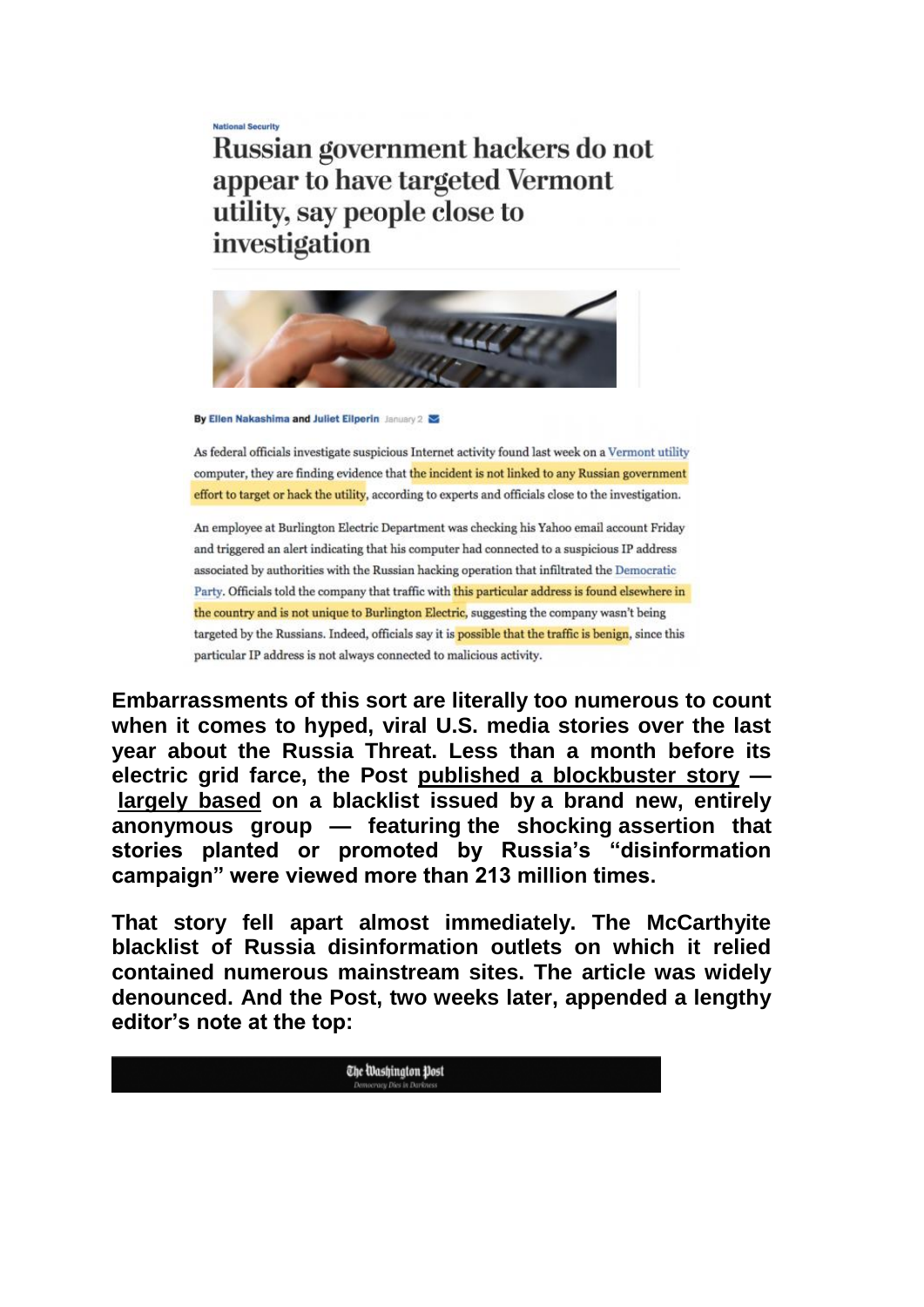By Craig Timberg November 24, 2016

Editor's Note: The Washington Post on Nov. 24 published a story on the work of four sets of researchers who have examined what they say are Russian propaganda efforts to undermine American democracy and interests. One of them was PropOrNot, a group that insists on public anonymity, which issued a report identifying more than 200 websites that, in its view, wittingly or unwittingly published or echoed Russian propaganda. A number of those sites have objected to being included on PropOrNot's list, and some of the sites, as well as others not on the list, have publicly challenged the group's methodology and conclusions. The Post, which did not name any of the sites, does not itself vouch for the validity of PropOrNot's findings regarding any individual media outlet, nor did the article purport to do so. Since publication of The Post's story, PropOrNot has removed some sites from its list.

The flood of "fake news" this election season got support from a sophisticated Russian

**Weeks earlier, Slate [published another article](http://www.slate.com/articles/news_and_politics/cover_story/2016/10/was_a_server_registered_to_the_trump_organization_communicating_with_russia.html) that went viral on Trump and Russia, claiming that a secret server had been discovered that the Trump Organization used to communicate with a Russian bank. After that story was [hyped by Hillary](https://twitter.com/HillaryClinton/status/793250312119263233)  [Clinton herself,](https://twitter.com/HillaryClinton/status/793250312119263233) multiple news outlets [\(including The](https://theintercept.com/2016/11/01/heres-the-problem-with-the-story-connecting-russia-to-donald-trumps-email-server/)  [Intercept\)](https://theintercept.com/2016/11/01/heres-the-problem-with-the-story-connecting-russia-to-donald-trumps-email-server/) debunked it, noting that the story had been shopped around for months but found no takers. Ultimately, the Washington Post [made clear](https://www.washingtonpost.com/news/the-fix/wp/2016/11/01/that-secret-trump-russia-email-server-link-is-likely-neither-secret-nor-a-trump-russia-link/?utm_term=.0d6dc14257ad) how reckless the claims were:**

The Washington Pos

That secret Trump-Russia email server link is likely neither secret nor a Trump-Russia link

| By Philip Bump Neverther 1, 2010 25                                                                                                                                                                                |
|--------------------------------------------------------------------------------------------------------------------------------------------------------------------------------------------------------------------|
| Donald Trump aposic during the grand opening of Trump International Hetal in D.C. on Oct. 26: (Jabio Botaford/The Washington Post)<br>[2] A Project A Policy Advertiser And A POST 10 570 000 2000 2000 10 000 000 |
| Of all the things that were going to get Donald Trump into trouble over the course of this election, I would                                                                                                       |
| have put "automated computer server activity" pretty low on the list. But here we are.                                                                                                                             |
| On Monday night, Slate published a lengthy story written by Franklin Foer exploring an odd connection                                                                                                              |
| between Trump's businesses and a bank in Russia. Researchers looking to track Russian attempts at hacking                                                                                                          |

**A few weeks later, C-SPAN [made big news](https://twitter.com/cspan/status/819652454237278208) when it announced**  that its network had been "interrupted by RT programming":



This afternoon the online feed for C-SPAN was briefly interrupted by RT programming. We are currently investigating and troubleshooting this occurrence. As RT is one of the networks we regularly monitor, we are operating under the assumption that it was an internal routing issue. If that changes we will certainly let you know.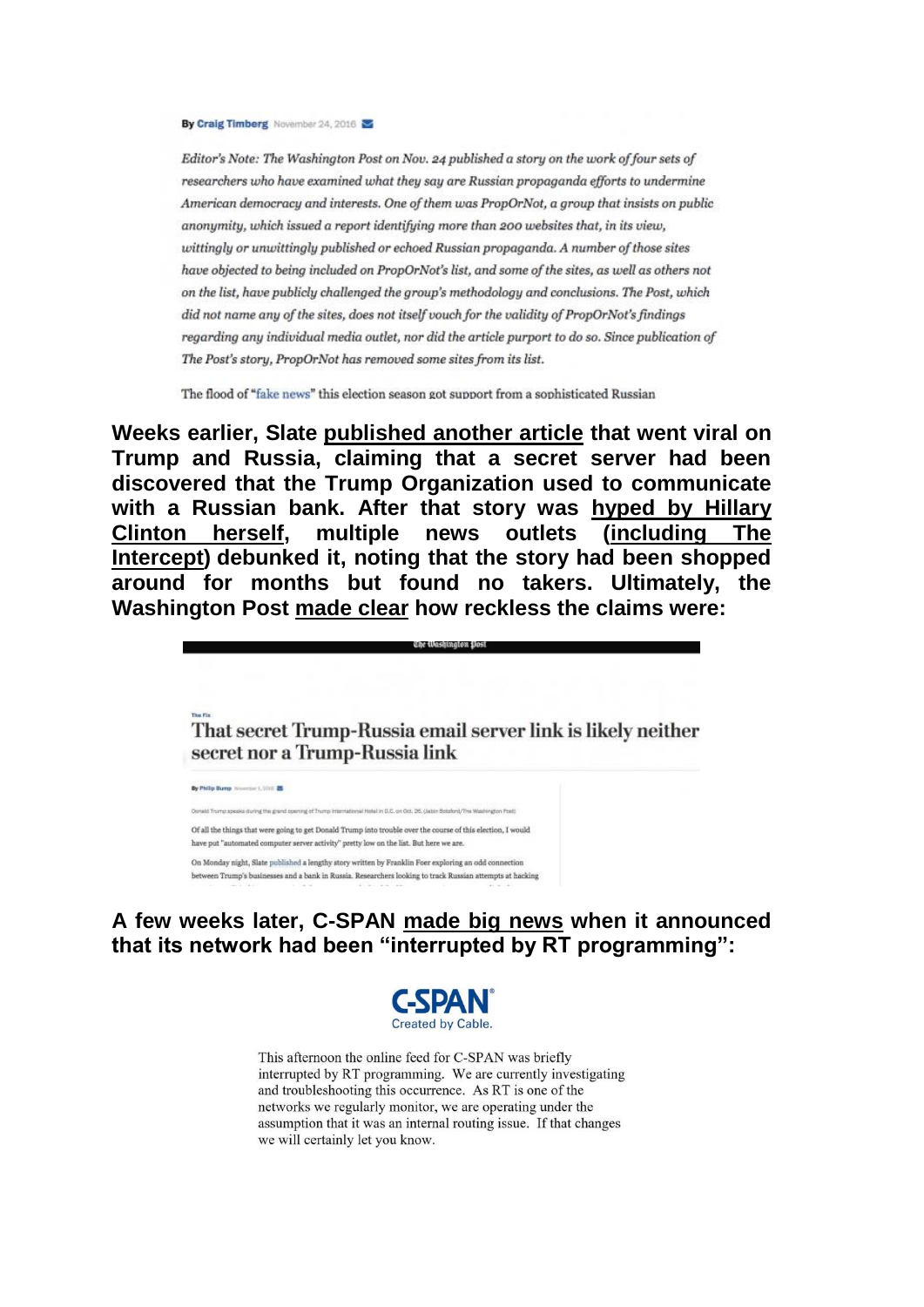**That led numerous media outlets, such as Fortune, to claim that this occurred due to Russian hacking – yet that, too, turned out to be totally baseless, and Fortune was [forced to](http://fortune.com/2017/01/12/cspan-rt-interruption/)  [renounce the claim:](http://fortune.com/2017/01/12/cspan-rt-interruption/)**

Correction: This story originally ran under the headline "C-SPAN Confirms It Was Briefly Hacked by Russian News Site." C-SPAN confirmed that an interruption took place but has not yet identified the cause of the interruption.

**In the same time period — December 2016 — The Guardian [published a story by reporter Ben Jacobs](https://www.theguardian.com/media/2016/dec/24/julian-assange-donald-trump-hillary-clinton-interview) claiming that**  WikiLeaks and its founder, Julian Assange, had "long had a **close relationship with the Putin regime.‖ That claim, along with several others in the story, [was fabricated,](https://theintercept.com/2016/12/29/the-guardians-summary-of-julian-assanges-interview-went-viral-and-was-completely-false/) and The Guardian was forced to append a retraction to the story:**

This article was amended on 29 December 2016 to remove a sentence in which it was asserted that Assange "has long had a close relationship with the Putin regime". A sentence was also amended which paraphrased the interview, suggesting Assange said "there was no need for Wikileaks to undertake a whistleblowing role in Russia because of the open and competitive debate he claimed exists there". It has been amended to more directly describe the question Assange was responding to when he spoke of Russia's "many vibrant publications".

**Perhaps the most significant Russia falsehood came from CrowdStrike, the firm hired by the DNC to investigate the hack of its email servers. Again in the same time period — December 2016 — the firm issued a new report accusing Russian hackers of nefarious activities involving the Ukrainian army, which numerous outlets, including (of course) the Washington Post, [uncritically hyped.](https://www.washingtonpost.com/world/national-security/cybersecurity-firm-finds-a-link-between-dnc-hack-and-ukrainian-artillery/2016/12/21/47bf1f5a-c7e3-11e6-bf4b-2c064d32a4bf_story.html?utm_term=.9cd7fe2d2f70)**

**―A cybersecurity firm has uncovered strong proof of the tie between the group that hacked the Democratic National Committee and Russia's military intelligence arm — the primary**  agency behind the Kremlin's interference in the 2016 election." **the Post claimed. ―The firm CrowdStrike linked malware used in the DNC intrusion to malware used to hack and track an Android phone app used by the Ukrainian army in its battle against pro-Russia separatists in eastern Ukraine from late 2014 through 2016.‖**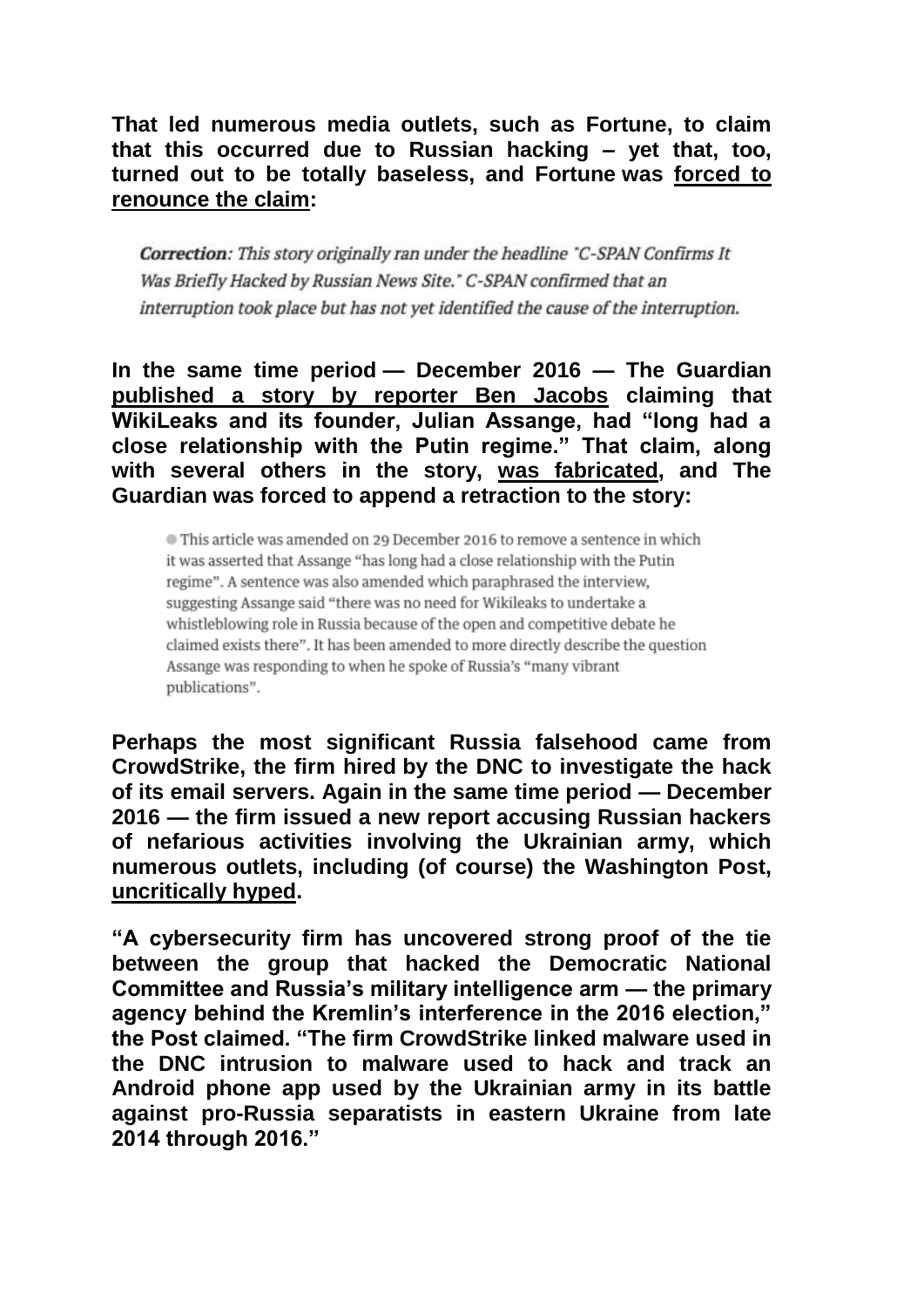**Yet that story also fell apart. In March, [the firm](https://www.voanews.com/a/cyber-firm-rewrites-part-disputed-russian-hacking-report/3781411.html) "revised and**  $\blacksquare$ **retracted statements it used to buttress claims of Russian hacking during last year's American presidential election campaign‖ after several experts questioned its claims, and ―CrowdStrike walked back key parts of its Ukraine report.‖**

**What is most notable about these episodes is that they all go in the same direction: hyping and exaggerating the threat posed by the Kremlin. All media outlets will make mistakes; that is to**  be expected. But when all of the "mistakes" are devoted to the **same rhetorical theme, and when they all end up advancing the same narrative goal, it seems clear that they are not the byproduct of mere garden-variety journalistic mistakes.**

**There are great benefits to be reaped by publishing alarmist claims about the Russian Threat and Trump's connection to it. Stories that depict the Kremlin and Putin as villains and grave menaces are the ones that go most viral, produce the most traffic, generate the most professional benefits such as TV offers, along with online praise and commercial profit for those who disseminate them. That's why blatantly inane anti-Trump conspiracists and Russia conspiracies [now command](https://www.vox.com/world/2017/5/19/15561842/trump-russia-louise-mensch) such a [large audience:](https://www.vox.com/world/2017/5/19/15561842/trump-russia-louise-mensch) because there is a voracious appetite among anti-Trump internet and cable news viewers for stories, no matter how false, that they want to believe are true (and, conversely, expressing any skepticism about such stories results in widespread accusations that one is a Kremlin sympathizer or outright agent).**

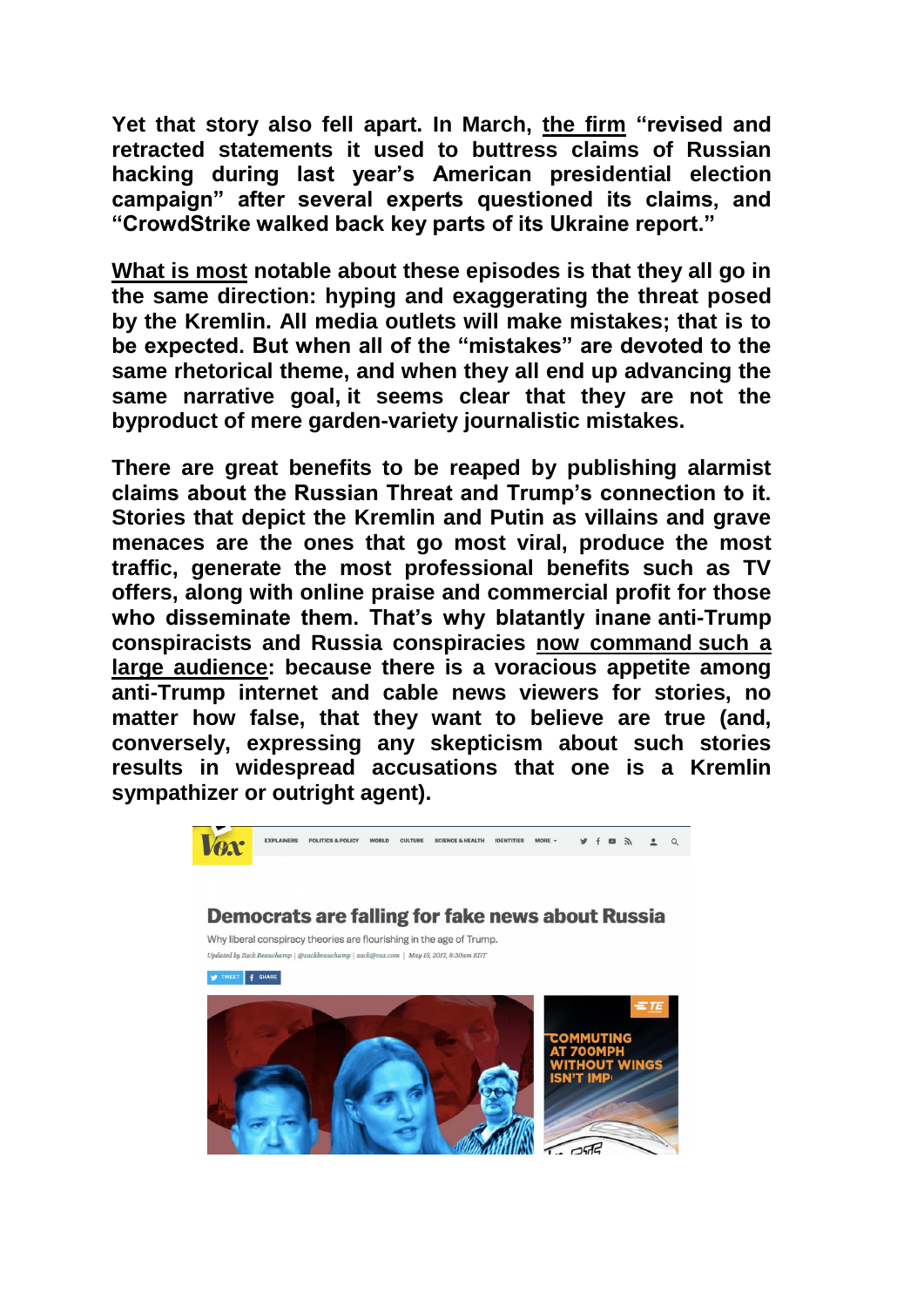**One can, if one wishes, view the convergence of those ample benefits and this long line of reckless stories on Russia as a coincidence, but that seems awfully generous, if not willfully gullible. There are substantial professional and commercial rewards for those who do this and — at least until the resignation of these CNN journalists last night — very few consequences even when they are caught.**

**A related, and perhaps more significant, dynamic is that journalistic standards are often dispensed with when it comes to exaggerating the threat posed by countries deemed to be the official enemy du jour***.* **That is a journalistic principle that has repeatedly asserted itself, with Iraq being the most memorable but by no means only example.**

**In sum, anything is fair game when it comes to circulating accusations about official U.S. adversaries, no matter how baseless, and Russia currently occupies that role. (More generally: The less standing and power one has in official Washington, the more acceptable it is in U.S. media circles to publish false claims about them, as [this recent, shockingly](http://www.nakedcapitalism.com/2017/06/lee-camp-write-propaganda-ny-times-demonstrated-article.html)  [falsehood-ridden New York Times article](http://www.nakedcapitalism.com/2017/06/lee-camp-write-propaganda-ny-times-demonstrated-article.html) about RT host Lee Camp illustrates; it, too, now contains multiple corrections.)**

**And then there is the fact that the vast majority of reporting about Russia, as well as Trump's alleged ties to the Kremlin, has been based exclusively on evidence-free assertions of anonymous officials, many, if not most, of whom have concealed agendas. That means that they are free to issue completely false claims without the slightest concern of repercussions.**

**That there is now a fundamental problem with reporting on Russia appears to be a fact accepted even by CNN executives. In the wake of this latest debacle, a CNN editor issued a memo,**  [leaked to BuzzFeed,](https://www.buzzfeed.com/passantino/cnn-russia-coverage-publishing-restrictions?utm_term=.ehBwmAvgl#.abmeo0W8O) imposing new editorial safeguards on "any **content involving Russia.‖ That is a rather remarkable indictment on media behavior when it comes to Moscow.**

**The importance of this journalistic malfeasance when it comes to Russia, a nuclear-armed power, cannot be overstated. This is the story that has dominated U.S. politics for more than a year. Ratcheting up tensions between these two historically hostile powers is incredibly inflammatory and dangerous. All kinds of**